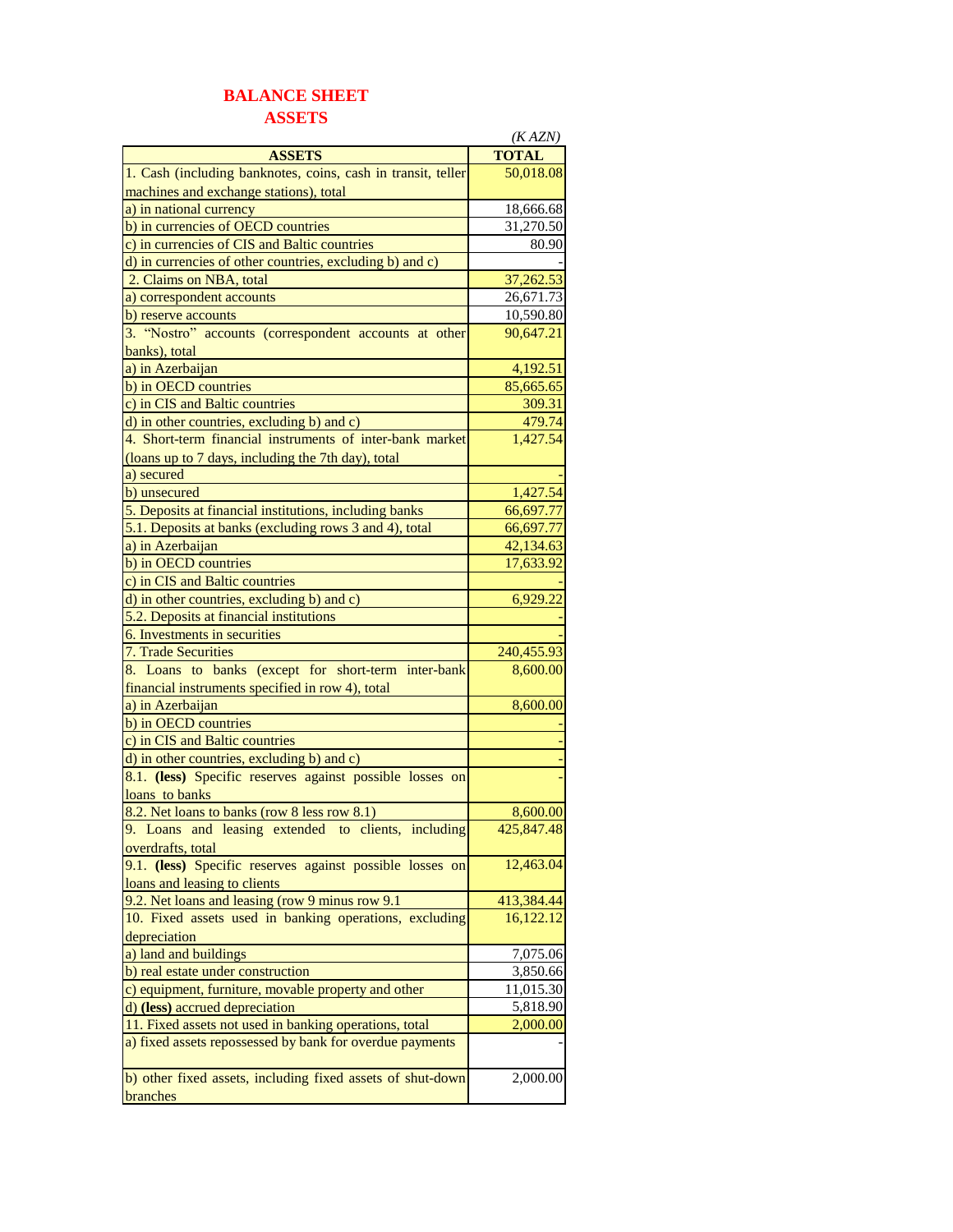| 12. Investments and financial participation $(50 \, % + 1)$<br>voting share) in unconsolidated affiliate companies, total | 47,480.77    |
|---------------------------------------------------------------------------------------------------------------------------|--------------|
| a) banks                                                                                                                  | 47,480.77    |
| b) other financial institutions                                                                                           |              |
| c) non-financial institutions                                                                                             |              |
| 13. Investments and financial participation (less than 50 %)                                                              |              |
| voting share) in other unconsolidated companies and joint                                                                 |              |
| ventures, total                                                                                                           |              |
| a) banks                                                                                                                  |              |
| b) other financial institutions                                                                                           |              |
| c) non-financial institutions                                                                                             |              |
| 14. Intangible assets, excluding depreciation                                                                             | 3,718.72     |
| 15. Other assets                                                                                                          | 61,170.04    |
| a) Reserves on other operations                                                                                           |              |
| 16. Total assets                                                                                                          | 1.038.985.15 |

## **LIABILITIES**

|                                                               | (KAZN)       |
|---------------------------------------------------------------|--------------|
| <b>LIABILITIES</b>                                            | <b>TOTAL</b> |
| Deposits (except for banks and other financial<br>1.          | 436,852.66   |
| institutions), total                                          |              |
| a) Call deposits of legal entities (including all current and | 228,268.85   |
| checking accounts), total                                     |              |
| a1) non-interest-bearing call deposits                        | 194,720.23   |
| a2) interest-bearing call deposits                            | 33,548.62    |
| b) Call deposits of individuals                               | 82,200.69    |
| b1) non-interest-bearing call deposits                        | 25,382.74    |
| b2) interest-bearing call deposits                            | 56,817.95    |
| c) Time deposits of individuals                               | 78,628.12    |
| d) Time deposits of legal entities                            | 47,755.00    |
| 2. NBA's claims to bank, <i>total</i>                         |              |
| a) auction                                                    |              |
| b) overdraft                                                  |              |
| c) pawn-shop                                                  |              |
| d) other                                                      |              |
| 3. Claims of other banks ("loro" accounts), total             | 143.65       |
| a) in Azerbaijan                                              | 2.82         |
| b) in OECD countries                                          |              |
| c) in CIS and Baltic countries                                |              |
| d) in other countries, excluding b) and c)                    | 140.83       |
| 4. Short-term financial instruments of inter-bank market      |              |
| (loans up to 7 days, including the $7th$ day), total          |              |
| a) secured                                                    |              |
| b) unsecured                                                  |              |
| 5. Deposits of banks and other financial institutions, total  | 157,628.96   |
| a) deposits of banks                                          | 117,864.09   |
| b) deposits of financial institutions                         | 39,764.87    |
| 6. Loans of banks (for a period above 7 days), total          | 38,635.99    |
| a) secured                                                    |              |
| b) unsecured                                                  | 38,635.99    |
| 7. Loans of other financial institutions (except for banks),  | 49,955.77    |
| total                                                         |              |
| a) financial institutions                                     | 49,955.77    |
| b) international organizations                                |              |
| 8. Deposits and loans of central and municipal government     |              |
| bodies                                                        |              |